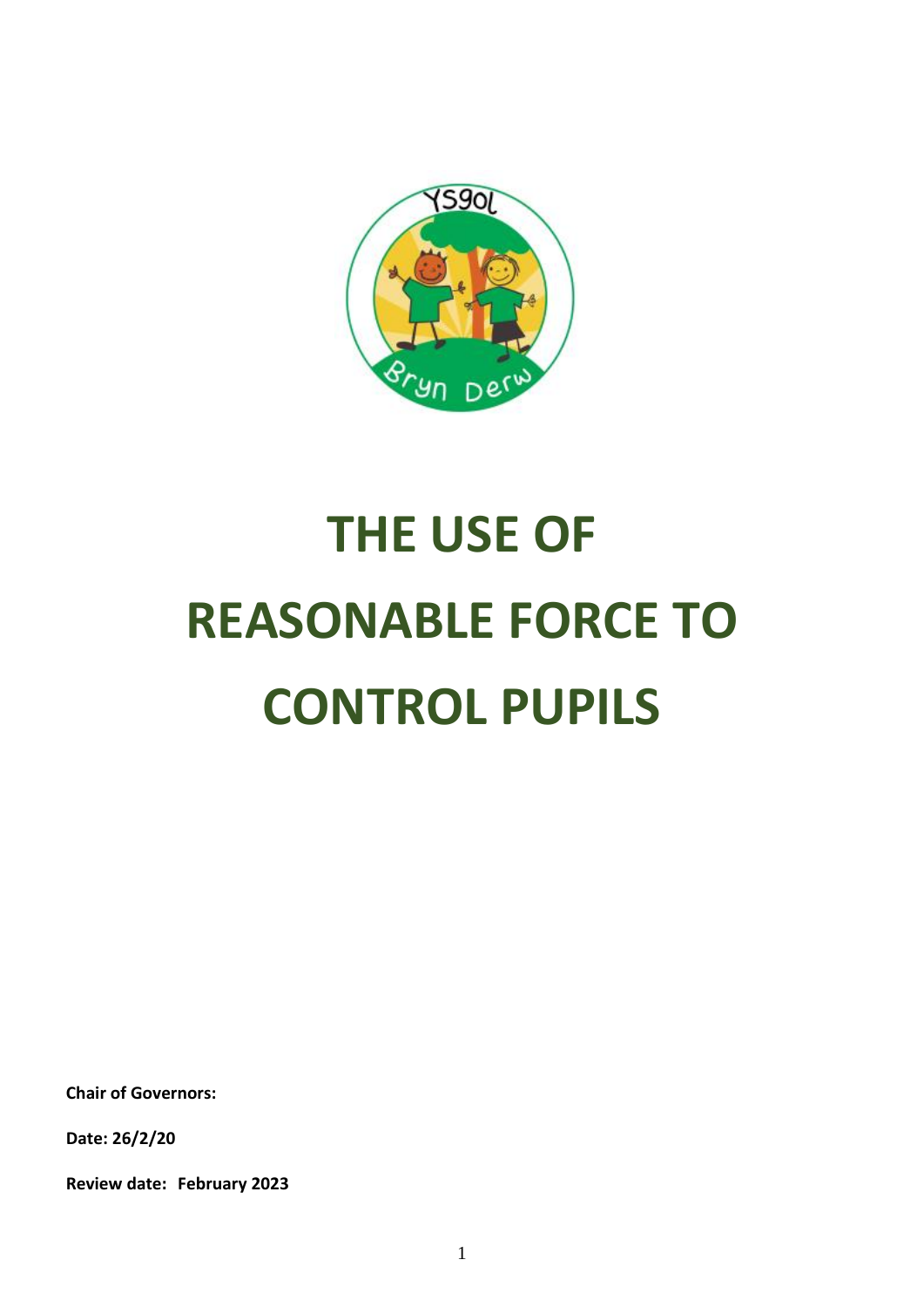# **The Use of Reasonable Force to Control Pupils**

#### **Contents**

- Care, control and the use of reasonable force: Policy statement
- What is the legal use of reasonable force to control pupils?
- Who can use reasonable force?
- Circumstances when reasonable force might be appropriate?
- Procedures and practical considerations during specific incidents
- Application of force during specific incidents
- Reporting and recording incidents
- Debriefing following serious incident
- Other procedures concerning incidents
- Planning for incidents and meeting training needs
- Arrangements for informing parents
- Physical contact with pupils in other circumstances
- Complaints
- Review

#### **Care, control and the use of reasonable force: Policy statement**

This policy is based on WAG Guidance "Framework for Restrictive Physical Intervention Policy and Practice on the Use of Restrictive Interventions for Pupils with Severe Behavioural Difficulties" (March 2005), and the preceding Legislation within Circular 3/99 and the 1996 Education Act 550A.

At Ysgol Bryn Derw we work to ensure each individual pupil is able to reach his or her potential. Every child is entitled to learn and every member of staff is free to work in an environment that is safe and secure with the minimum possible distraction, given the range of behaviours exhibited by the pupils as identified on their Statement of Special Educational Needs.

Staff of Ysgol Bryn Derw are committed to providing the highest standards in protecting and safeguarding the welfare of children and young people entrusted to its care. We recognise there is a need in line with the 1996 Education Act Section 550A, to intervene when there is an obvious risk of safety to pupils, staff and property.

For the most part this is achieved through the fostering of good relationships, and the normal application of positive behaviour management to support and intervene. However, in exceptional or extreme circumstances this may involve the use of reasonable force or use of the "time out" approach.

It should be emphasised that if used at all, restraint (referred to in this document as positive handling), or "time out" should be seen in the context of a further positive action of care and concern. It is used as a 'last resort' option and in the most extreme cases, other strategies will always have been attempted first.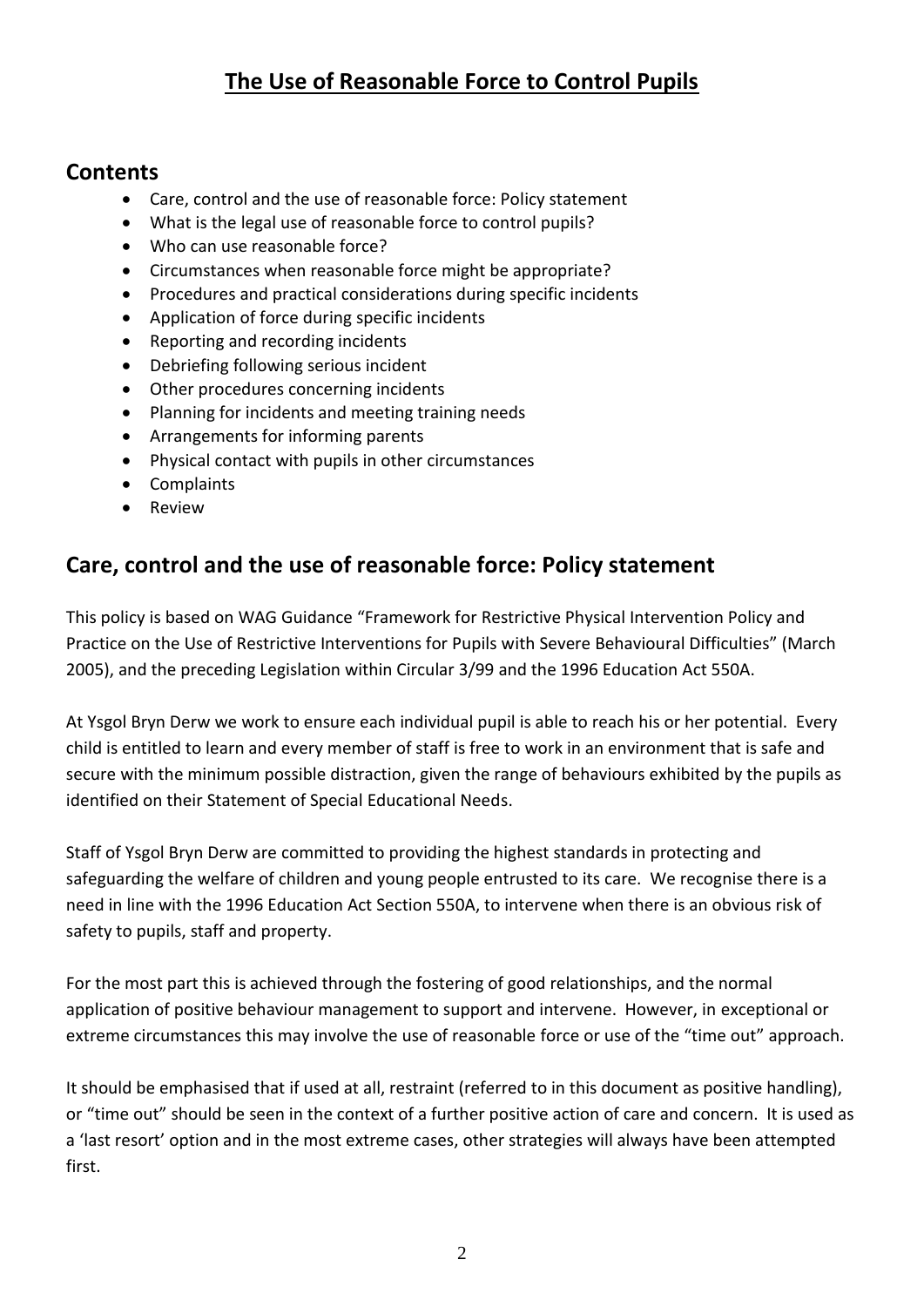As best practice regarding positive handling this policy should be considered alongside other relevant school policies, specifically those involving behaviour, health and safety and child protection.

# **What is the legal use of reasonable force to control pupils?**

Teachers and other persons authorised by the Headteacher to have charge of pupils, may use reasonable force to prevent pupils:

- causing injury to themselves or others
- committing a criminal offence (including behaving in a way that would be an offence if the pupil were not under the age of criminal responsibility)
- causing serious damage to property
- causing disruption by engaging in behaviour which is seriously prejudicial to good order and discipline – any such behaviours would be identified in an individual pupil's Individual Behaviour Plan.

Reasonable force has no legal definition but:

- staff must be aware of and take into account the circumstances of the incident, age, sex and development of the pupil together with any medical information which may impact upon the child's behaviour
- the degree of force must be proportional to the seriousness of the situation, behaviour or consequences it is intended to prevent, and always be the minimum force needed
- force could not be justified for a trivial misdemeanour or a situation that could be resolved without it. Everyone has the right to self-defence provided they do not use a disproportionate degree of force
- corporal punishment is illegal

#### **Who can use reasonable force?**

We recognise that most of the time positive handling will be used infrequently, that is, as a last resort to maintaining a safe environment. Wherever possible children who present with severe challenging behaviour difficulties will be placed with appropriately qualified and experienced staff.

All teachers are by the nature of their roles authorised to use positive handling as appropriate and are responsible for allocating staff to work with individual pupils in their class / teaching group.

Non-teaching staff require specific authorisation. The Headteacher keeps a register of all staff who have an up-to-date Team Teach Certificate.

#### **Circumstances when reasonable force might be appropriate?**

We recognise that some children may not be able to control their reaction to events as well as others, and at times may place themselves or others at risk through their uncontrolled behaviour. As indicated in 2.1, reasonable force might be appropriate when:

Action is necessary in self-defence or because of imminent risk of injury.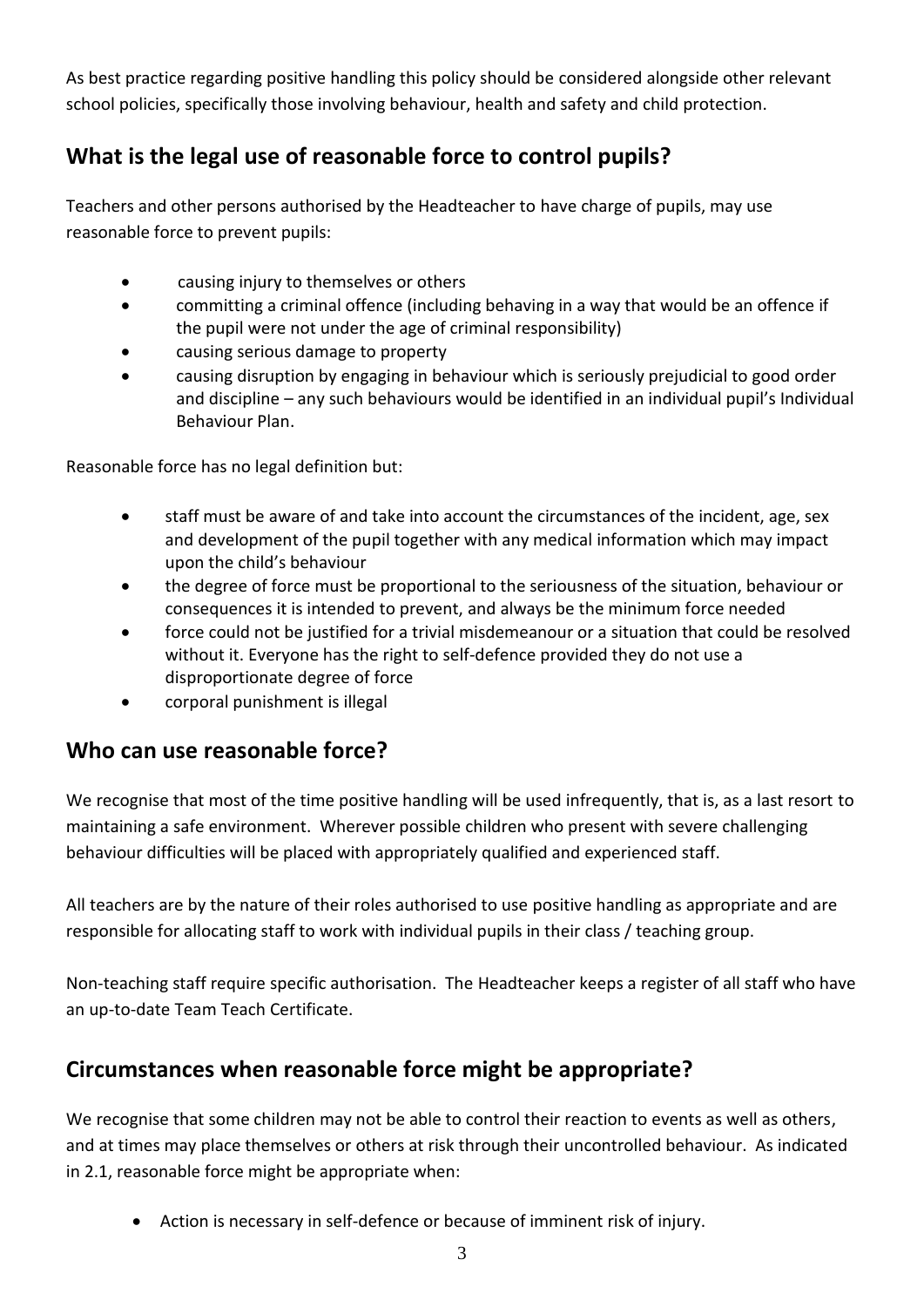Examples:

- Pupil attacks a member of staff, another pupil, a member of the public (when the child is on a school trip)
- Attempts self-injury
- Pupils are fighting
- Pupil has grabbed a member of staff's hair or clothes in an aggressive manner
- Pupil has bitten a member of staff and is unwilling to release their hold
- Pupil running in a corridor in a way that is likely to cause injury to self or others
- Pupil absconds from a class or tries to leave school and who would be judged to be at risk if not kept in the classroom or at school.
- Pupil refuses to move and has consequently placed themselves in a dangerous situation
- There is a serious and developing risk of damage to property, including the pupil's own property.

Examples:

- Pupil is causing, or about to cause, deliberate damage or vandalism
- Pupil is causing or at risk of causing injury or damage by accident, rough play, misuse of dangerous materials or objects
- Where pupil's behaviour is seriously prejudicial to good order and discipline and all other strategies have been exhausted

Examples:

- Pupil persistently refuses to obey an order
- Pupil is behaving in a way that is seriously disrupting a lesson

NB. Wherever possible early support to colleagues will be offered. Single handed intervention increases the risk of injury to both parties and does not provide the person intervening with the support of a colleague acting as a critical friend and can assist in ensuring the safety of the child. The school has help alarm points around the building, and help call buttons in each class.

Strategies other than force will be considered.

#### Examples

- Providing the disruptive pupil with a choice of locations to exit the situation
- **•** Giving clear directions
- Removing the audience, i.e. requesting that other pupils leave the room, (however in some classes this may result in constant disruption and shouldn't be used if this is the case)
- When working with pupils who are known to bite, it as advised that arms are covered
- When working with pupils who grab hair, it is advised that hair is tied up
- When working with pupils who grab, wear minimal jewellery see school dress code
- Implementing Team Teach help protocols so that another member of staff takes over the strategic lead of the incident, if he/she feels it is appropriate to do so.

#### **Procedures and practical considerations during specific incidents**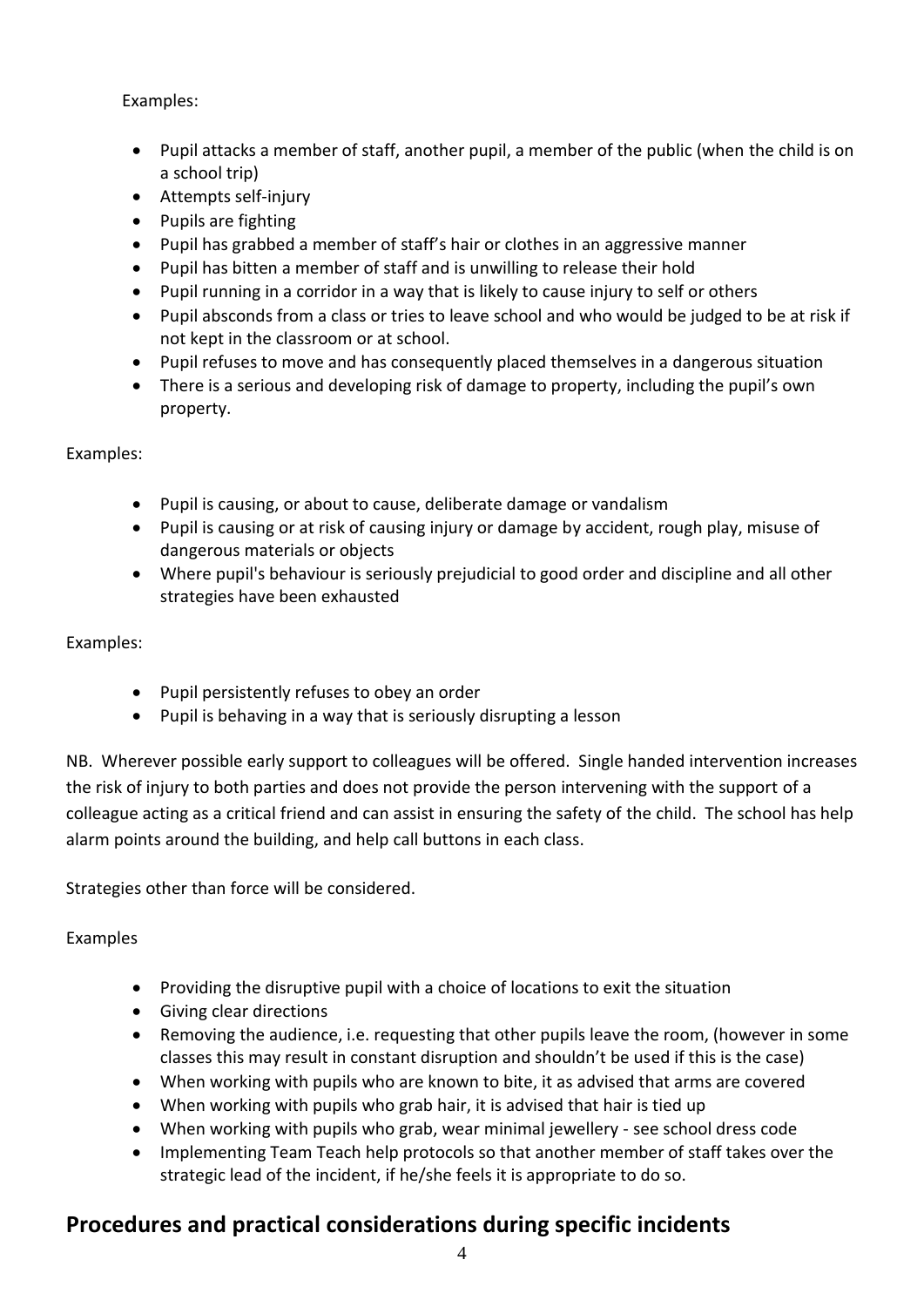Wherever practicable staff are expected to:

- Use a calm and measured approach
- Tell the pupil to stop, remind them of consequences, tell them what will happen if she/he does not stop
- Seek assistance from other colleagues at as early a stage as possible
- Staff who become aware that another member of staff is intervening physically with a pupil have a responsibility to provide a presence, and to offer support and assistance should this be required
- Try to defuse the situation using total communication approaches and prevent escalation
- Try to remove the pupil from the peer audience
- Attempt to communicate with the pupil throughout the incident
- In as calm a manner as possible, explain that the reason for intervention is to keep the pupil and others safe
- Make it clear that positive handling will stop as soon as the pupil calms and the risk assessment indicates it is no longer necessary
- Summon assistance, if it is not possible to control the pupil without risk of injury to yourself or others; remove the other pupils who may be at risk. The use of appropriate help buttons should be considered to request additional support
- Offer help to colleagues who are dealing with a difficult situation

### **Application of force during specific incidents**

Methods that staff may use in appropriate circumstances where a risk assessment judgement supports this:

- Physically interposing themselves between pupils
- Blocking a pupil's path
- Using classroom furniture to restrict movement
- Leading by the arm
- Guiding a pupil away by a light touch on the elbow or near the shoulder
- "Assertive guiding" remembering this is the positive application of force to control a pupil and would be used in rare circumstances, e.g. if the pupil is in extreme danger and no other alternative is available, or where reasonable force is used to assist a pupil's movement.
- Holding for security and to reduce anxiety where there is potential risk, even if the pupil is not yet out of control. The purpose is to defuse or prevent escalation.
- When intervening staff should take care that their actions should in no way be capable of being interpreted as aggressive. All holds are devised to minimise the risk of injury. They do not set out to intentionally cause pain to the pupil.

Staff may not carry out actions that might reasonably be expected to injure by:

- Holding a pupil around the neck, or by the collar, or in any other way that might restrict the ability to breathe
- Slapping, punching or kicking a pupil
- Twisting or forcing limbs against a joint
- Tripping a pupil
- Holding or pulling the pupil by the hair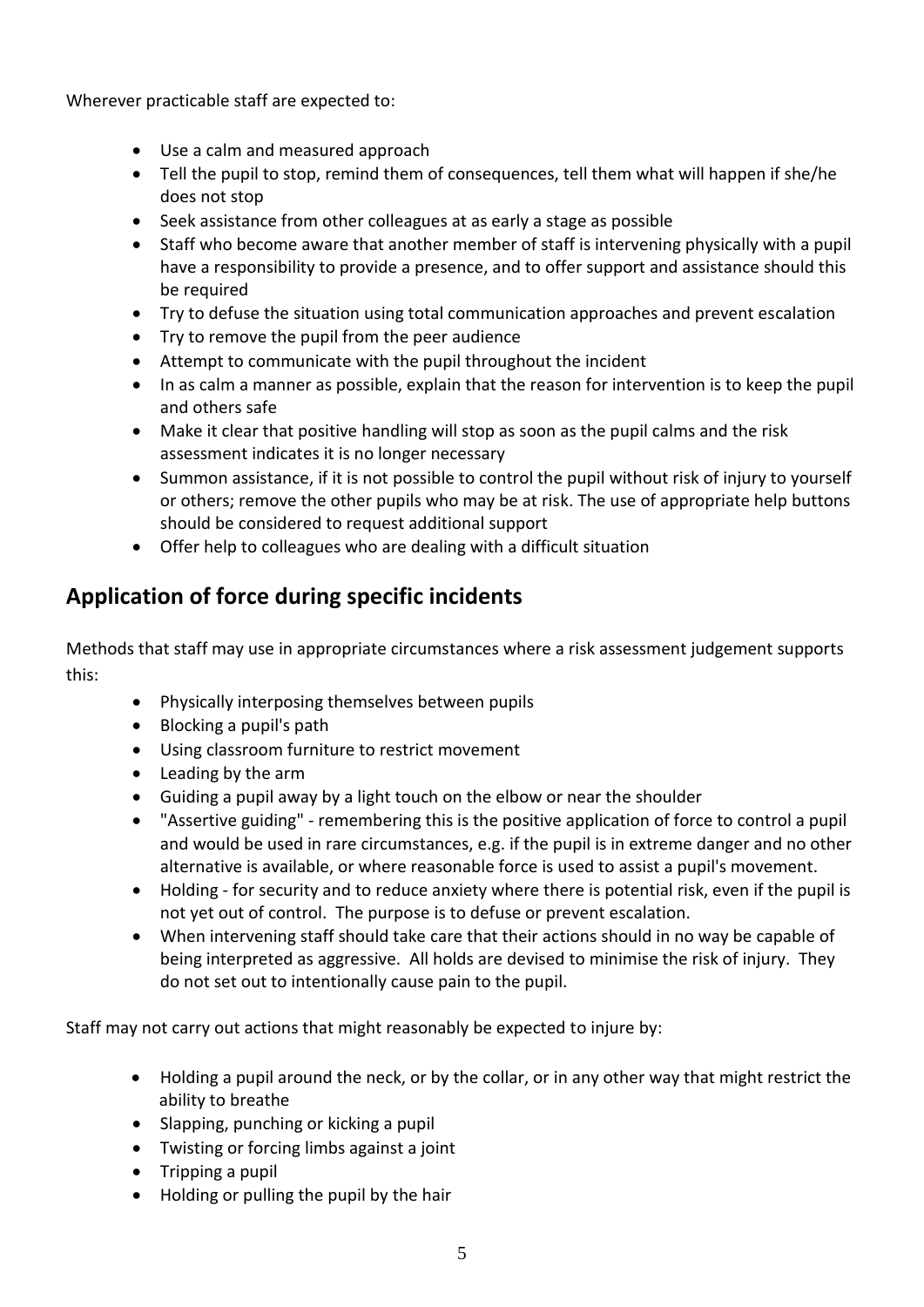Other considerations for non-urgent situations where the risk to people or property is not imminent:

- Consider carefully whether positive handling is the right course of action
- Try to deal with the situation through other appropriate strategies before using force
- Try to defuse and calm the situation to establish good order, the use of positive handling could lead to an escalation of the problem
- Take into account the age, understanding, personal characteristics of the pupil
- The use of positive handling to enforce compliance is likely to be increasingly inappropriate with older pupils
- Never use force as a substitute for good behaviour management
- In non-urgent situations force should only be used when all other methods have failed

#### **Reporting and recording incidents**

Should an injury occur as a result of an incident at school, immediate steps will be taken to secure appropriate medical attention. This will be reported and recorded in accordance with LA policy.

All incidents that result in restraint (where a child has to be held) will be recorded in detail using the school recording system.

# **Debriefing following serious incident**

Pupils and members of staff will be checked for any sign of injury and first aid will be administered if required

The pupil will be given time to become calm while staff continue to supervise him/her. When the pupil regains complete composure, if appropriate a senior member of staff will discuss the incident with the pupil and try to ascertain the reason for it. The pupil will be given the opportunity to explain things from his/her point of view. All necessary steps will be taken to re-establish the relationship between the pupil and the member(s) of staff involved in the incident. In cases where it is not possible to speak to the pupil on the same day the debrief will occur as soon as possible after the pupil returns to school.

All members of staff involved will be allowed a period to debrief and recover from the incident. This may involve access to external support. The Head Teacher within Ysgol Bryn Derw plays a pivotal role in the support of staff especially after an incident involving challenging behaviour when staff stress levels may be high. Opportunities will be provided for staff to speak with either the Head Teacher or a senior member of staff to provide support to the member of staff involved.

#### **Other procedures concerning incidents**

If necessary and appropriate the Chair of Governors, LEA representative and Designated Safeguarding Person will be informed / consulted.

Help, support and reassurance will be given where appropriate to those involved.

Where possible an attempt will be made to help the pupil modify their behaviour.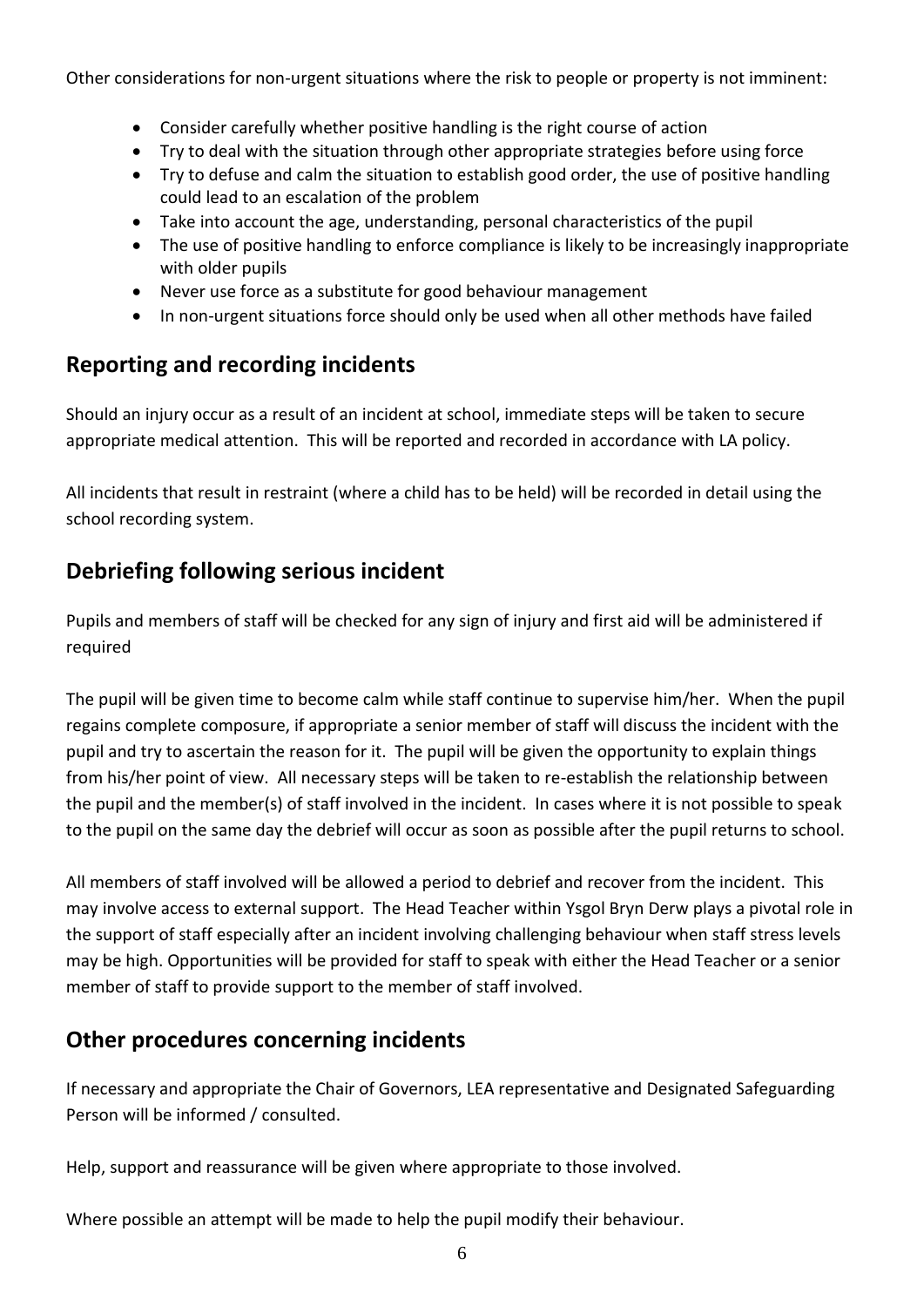Where possible, the pupil should apologise, this should be meaningful and appropriate. If this cannot be undertaken, then other consequences/sanctions reparations and monitoring should be considered.

If required procedures for the involvement of outside agencies should be formalised and documented and all staff made aware of these.

#### **Planning for incidents and meeting training needs**

If we are aware that a pupil is likely to require positive handling on more than one occasion in a term we will plan how to respond in line with Team Teach protocols and guidance. This will include involving the parents to ensure they are clear about what specific action we might need to take and obtaining medical advice if the pupil with the Individual Behaviour Plan has any specific health needs. A risk assessment will be drawn up, in consultation with all concerned and included as part of the Individual Behaviour Plan (IBP). It will be regularly reviewed.

Staff involved will, through risk assessment, have identified their training needs in this area. In cases where it is known that a pupil will require positive handling appropriate training will be provided.

#### **Arrangements for informing parents**

Involvement of parents in as many aspects of education as possible is seen as essential by staff at Ysgol Bryn Derw. However, it is particularly important to involve parents in a positive approach to behaviour management in order to encourage consistency of approach between home and school settings.

Ysgol Bryn Derw will develop its behaviour plans and approaches in partnership with parents and other agencies, and, all parents/carers will be sent a letter outlining its introduction and a copy of the plan.

Ysgol Bryn Derw works closely with the local social services, Health professionals and the Educational Psychology Service.

All parents will be informed after an incident where positive handling is used with a pupil which is in excess of what has been agreed in the positive handling plan.

#### **Physical contact with pupils in other circumstances**

Staff must be sensitive to matters relating to culture and gender issues and any known individual characteristics or special circumstances relating to pupils.

Some physical contact will be necessary e.g. during P.E. lessons, sports coaching or Design & Technology, or if a member of staff has to administer first aid or medication or physiotherapy.

Young children and children with SEN will need staff to provide physical prompts or help.